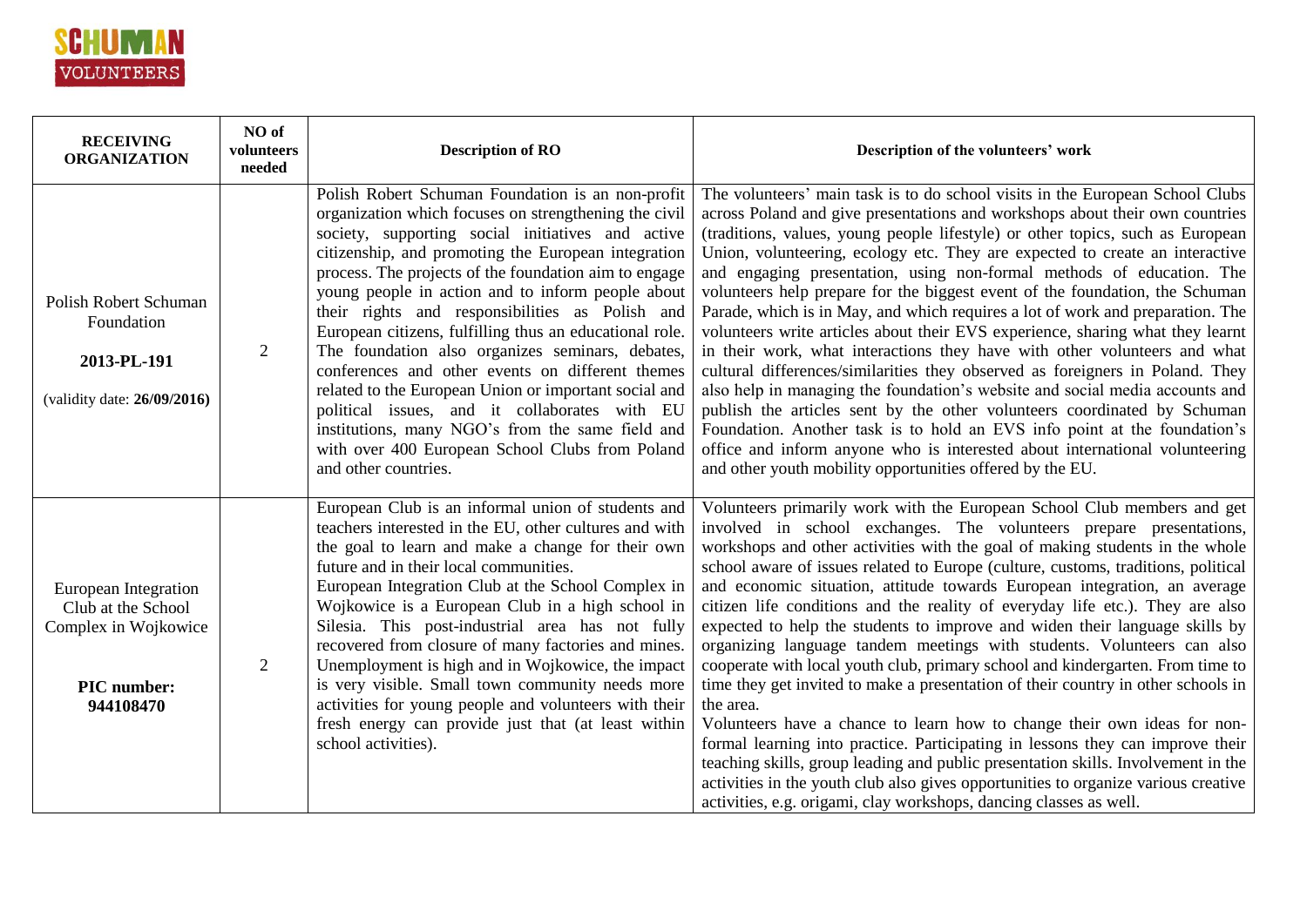

| Special Kindergarten No<br>213 in Warsaw<br>PIC number:<br>945041610 | $\overline{3}$ | Special Kindergarten No 213 in Warsaw is an<br>educational establishment for mentally handicapped<br>children and youth. There are 45 children and<br>adolescents (6-25 years-old) divided into 8 groups in<br>the kindergarten. Most pupils have disabilities<br>accompanied by other developmental disorders, e.g.<br>autism, ADHD, behavioral disorders and physical<br>disabilities. Most of them do not speak.                                                                                                 | Volunteers help in the group of autistic children between 6-10 years old in their<br>everyday activities. Since children are usually more self-sufficient there are<br>group activities, games and individual therapy.<br>Volunteers learn a lot about different kinds of disabilities and the way to work<br>with such children. Such environment offers an opportunity to overcome your<br>own boundaries, break stereotypes and to seek for ways of spreading<br>awareness about mentally disabled outside the kindergarten.                                                                                                                                                                                                                                                                                                                                                                                                                                                                   |
|----------------------------------------------------------------------|----------------|---------------------------------------------------------------------------------------------------------------------------------------------------------------------------------------------------------------------------------------------------------------------------------------------------------------------------------------------------------------------------------------------------------------------------------------------------------------------------------------------------------------------|---------------------------------------------------------------------------------------------------------------------------------------------------------------------------------------------------------------------------------------------------------------------------------------------------------------------------------------------------------------------------------------------------------------------------------------------------------------------------------------------------------------------------------------------------------------------------------------------------------------------------------------------------------------------------------------------------------------------------------------------------------------------------------------------------------------------------------------------------------------------------------------------------------------------------------------------------------------------------------------------------|
| Special Kindergarten No<br>393 in Warsaw<br>PIC number:<br>944083541 | $\overline{3}$ | Special Kindergarten No 393 is an educational<br>establishment for physically disabled children<br>(cerebral spastically, genetics definitive etc.). There<br>are 35 children aged 3-10 divided into 4 groups.<br>Some children are able to walk and some are able to<br>communicate verbally but some need help with all<br>basic movements and operations. The pedagogical<br>team is supported by specialists that lead different<br>therapeutic activities (such as speech therapy, dog<br>therapy and others). | Volunteers participate in the classes and help the staff. They help changing<br>children's clothes, feeding the children or help them eat their meals, go to the<br>toilet. There is a special kindergarten plan which educators must follow but<br>there is also some space for their own creativity (proposing theatre instead of<br>reading to children for example or exercising their artistic talent preparing<br>materials and scenery for kindergarten plays and seasonal ornaments etc.)<br>Volunteers can also suggest educational group activities and/or individual work<br>process for one child, all under supervision of an educator. Volunteers are also<br>involved in preparations of festivities for the occasion of traditional Polish<br>holidays.<br>Volunteers can learn a lot about different methods of working with children<br>with various disabilities. They have a chance to see therapeutic meetings, learn<br>about adapted computer programs and didactic tools. |